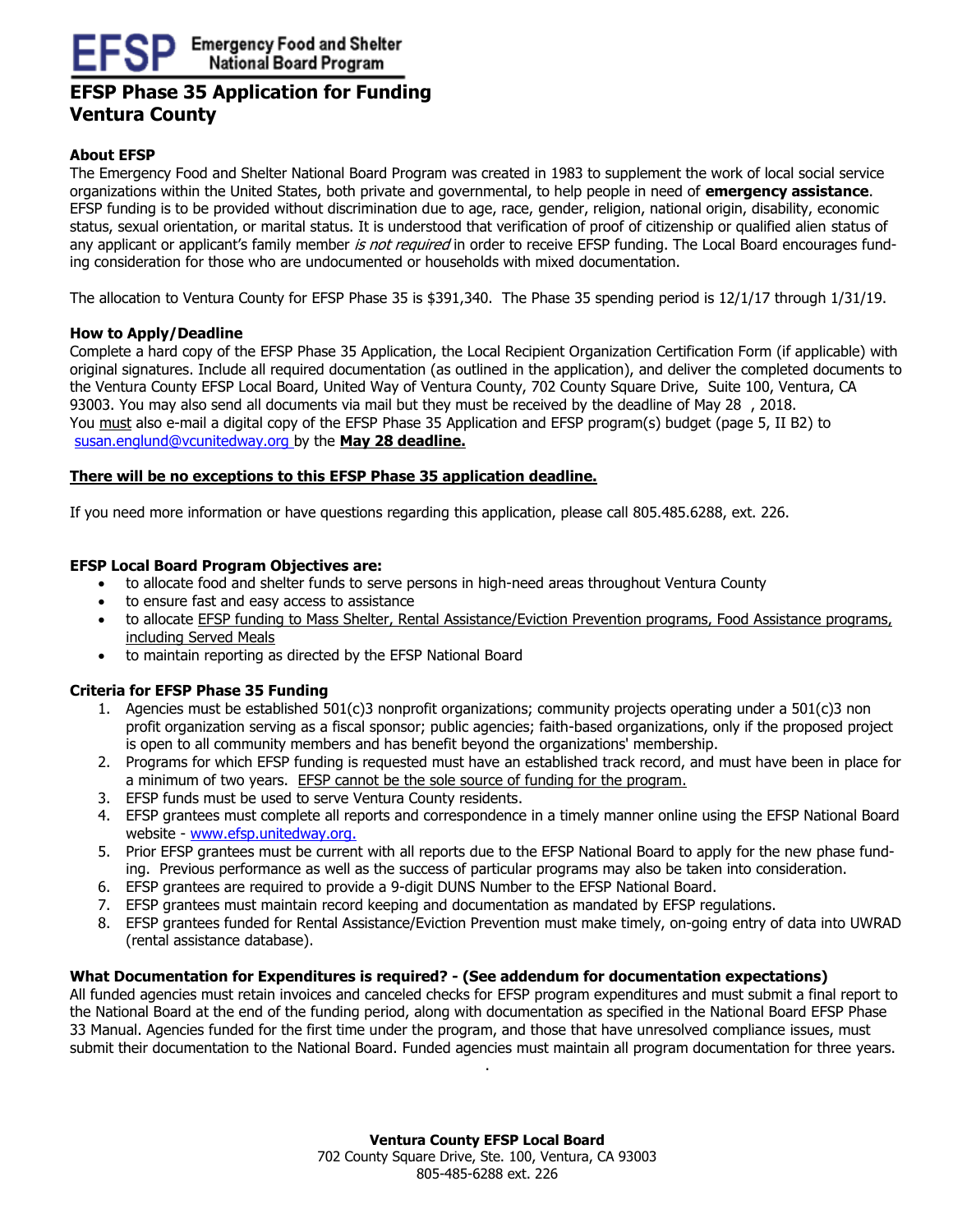

## **EFSP Phase 35 Application for Funding Ventura County**

# **Cover Sheet:**

| <b>Applicant Organization</b>                                                                        | Name:                                                          |                           |  |
|------------------------------------------------------------------------------------------------------|----------------------------------------------------------------|---------------------------|--|
|                                                                                                      | LRO#:<br>(Previously Funded Local Recipient Organization Only) |                           |  |
| <b>Physical Address</b>                                                                              |                                                                |                           |  |
| <b>Mailing Address</b><br>(if different)                                                             |                                                                |                           |  |
| <b>EFSP Agency Contact</b><br><b>Information</b>                                                     | Contact Person Name:                                           |                           |  |
| (Official staff person and agency infor-<br>mation to allow correspondence with EFSP                 | <b>Contact Person Email:</b>                                   |                           |  |
| National Board. All updates and official<br>correspondence will be via email for the<br>EFSP grant.) | <b>Contact Person Phone:</b>                                   |                           |  |
|                                                                                                      | Contact Person Fax:                                            |                           |  |
|                                                                                                      | Agency Executive Director Name:                                |                           |  |
|                                                                                                      | WEBSITE:                                                       |                           |  |
|                                                                                                      | F.E.I.N #:                                                     | Agency DUNS#: (Mandatory) |  |

| Name of Program(s) for which<br>you are requesting funding | 1.                                                                                                                                                                                         |
|------------------------------------------------------------|--------------------------------------------------------------------------------------------------------------------------------------------------------------------------------------------|
|                                                            | 2.                                                                                                                                                                                         |
|                                                            | $\overline{3}$ .                                                                                                                                                                           |
| Is this program(s)<br>(Check only one per program)         | New<br>$\equiv$ Existing<br>Expanding<br><u>1.</u><br>$\frac{1}{2}$ .<br>$\frac{2}{3}$ .<br>$\equiv$ Existing $\equiv$<br>New<br>Expanding<br><b>New</b><br>$\equiv$ Existing<br>Expanding |
| <b>EFSP Priority Area Funds</b><br><b>Requested</b>        | Served Meals \$<br>Other Food \$                                                                                                                                                           |
|                                                            | Mass Shelter $\frac{2}{3}$<br># of nights $\qquad \qquad \textcircled{a}$ (\$12.50 per/night)                                                                                              |
|                                                            | Rent/Mortgage \$<br># estimated of bills to be paid                                                                                                                                        |
| <b>TOTAL EFSP FUNDING</b><br><b>REQUESTED</b>              | \$                                                                                                                                                                                         |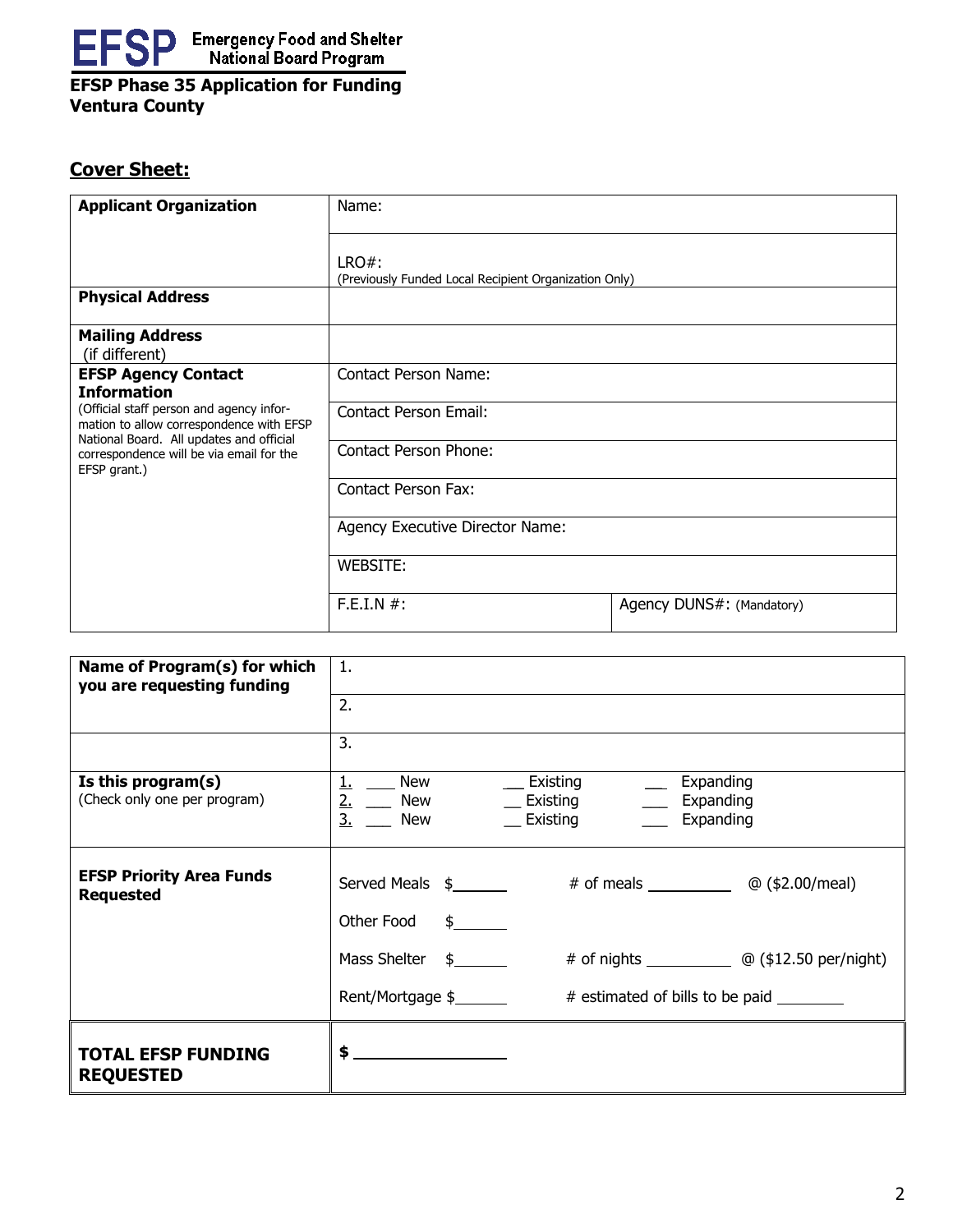| <b>EFSP</b> Emergency Food and Shelter                                                                                                                                                                                                                                                                                                                                           |                                                                                                                                                                             |                                                                                                                |  |  |  |  |
|----------------------------------------------------------------------------------------------------------------------------------------------------------------------------------------------------------------------------------------------------------------------------------------------------------------------------------------------------------------------------------|-----------------------------------------------------------------------------------------------------------------------------------------------------------------------------|----------------------------------------------------------------------------------------------------------------|--|--|--|--|
| <b>EFSP Phase 35 Application for Funding</b><br><b>Ventura County</b>                                                                                                                                                                                                                                                                                                            |                                                                                                                                                                             |                                                                                                                |  |  |  |  |
| <b>Please Provide the Agency's Current Year Budget Information Below:</b>                                                                                                                                                                                                                                                                                                        |                                                                                                                                                                             |                                                                                                                |  |  |  |  |
| Indicate the year for which you are reporting: $\frac{1}{\sqrt{1-\frac{1}{1-\frac{1}{1-\frac{1}{1-\frac{1}{1-\frac{1}{1-\frac{1}{1-\frac{1}{1-\frac{1}{1-\frac{1}{1-\frac{1}{1-\frac{1}{1-\frac{1}{1-\frac{1}{1-\frac{1}{1-\frac{1}{1-\frac{1}{1-\frac{1}{1-\frac{1}{1-\frac{1}{1-\frac{1}{1-\frac{1}{1-\frac{1}{1-\frac{1}{1-\frac{1}{1-\frac{1}{1-\frac{1}{1-\frac{1}{1-\frac$ |                                                                                                                                                                             |                                                                                                                |  |  |  |  |
| TOTAL AGENCY BUDGET for FOOD \$                                                                                                                                                                                                                                                                                                                                                  |                                                                                                                                                                             |                                                                                                                |  |  |  |  |
| List sources and amounts of funding other than EFSP for your agency's food program:                                                                                                                                                                                                                                                                                              |                                                                                                                                                                             |                                                                                                                |  |  |  |  |
| Projected # of <b>Households</b> to be<br>supplied Food with this <b>EFSP</b> funding<br>request (indicated on page 2)                                                                                                                                                                                                                                                           | What % of the total Agency Food<br>Budget does this request represent<br>$\%$                                                                                               | Projected # of total <b>Households</b><br>to be supplied Food by the agency<br>$\#$ and the set of $\#$        |  |  |  |  |
| $\#$ and the set of $\#$                                                                                                                                                                                                                                                                                                                                                         |                                                                                                                                                                             |                                                                                                                |  |  |  |  |
|                                                                                                                                                                                                                                                                                                                                                                                  | <b>TOTAL AGENCY BUDGET for RENTAL ASSISTANCE/EVICTION PREVENTION \$</b><br>List sources and amounts of funding other than EFSP for your agency's rental assistance program: |                                                                                                                |  |  |  |  |
| Projected # of <b>Households</b> to be given<br>Rental/Eviction Prevention assistance<br>with this <b>EFSP</b> funding request<br>(indicated on page 2)                                                                                                                                                                                                                          | What % of the total Agency<br>Rental Assistance/Eviction Preven-<br>tion budget does this<br>request represent<br>$\%$                                                      | Projected # of total <b>Households</b><br>to be given Rental/Eviction Preven-<br>tion assistance by the agency |  |  |  |  |
|                                                                                                                                                                                                                                                                                                                                                                                  | TOTAL AGENCY BUDGET for MASS SHELTER \$                                                                                                                                     |                                                                                                                |  |  |  |  |
|                                                                                                                                                                                                                                                                                                                                                                                  | List sources and amounts of funding other than EFSP for your agency's mass shelter program:                                                                                 |                                                                                                                |  |  |  |  |
|                                                                                                                                                                                                                                                                                                                                                                                  |                                                                                                                                                                             |                                                                                                                |  |  |  |  |
| Projected # of <b>Households</b> to be given<br>Mass Shelter assistance with this EFSP<br>funding request. (indicated on page 2)                                                                                                                                                                                                                                                 | What % of the total Agency<br>Mass Shelter budget does this<br>request represent                                                                                            | Projected # of total <b>Households</b><br>to be given Mass Shelter assistance<br>by the agency                 |  |  |  |  |
|                                                                                                                                                                                                                                                                                                                                                                                  | $\frac{1}{2}$                                                                                                                                                               |                                                                                                                |  |  |  |  |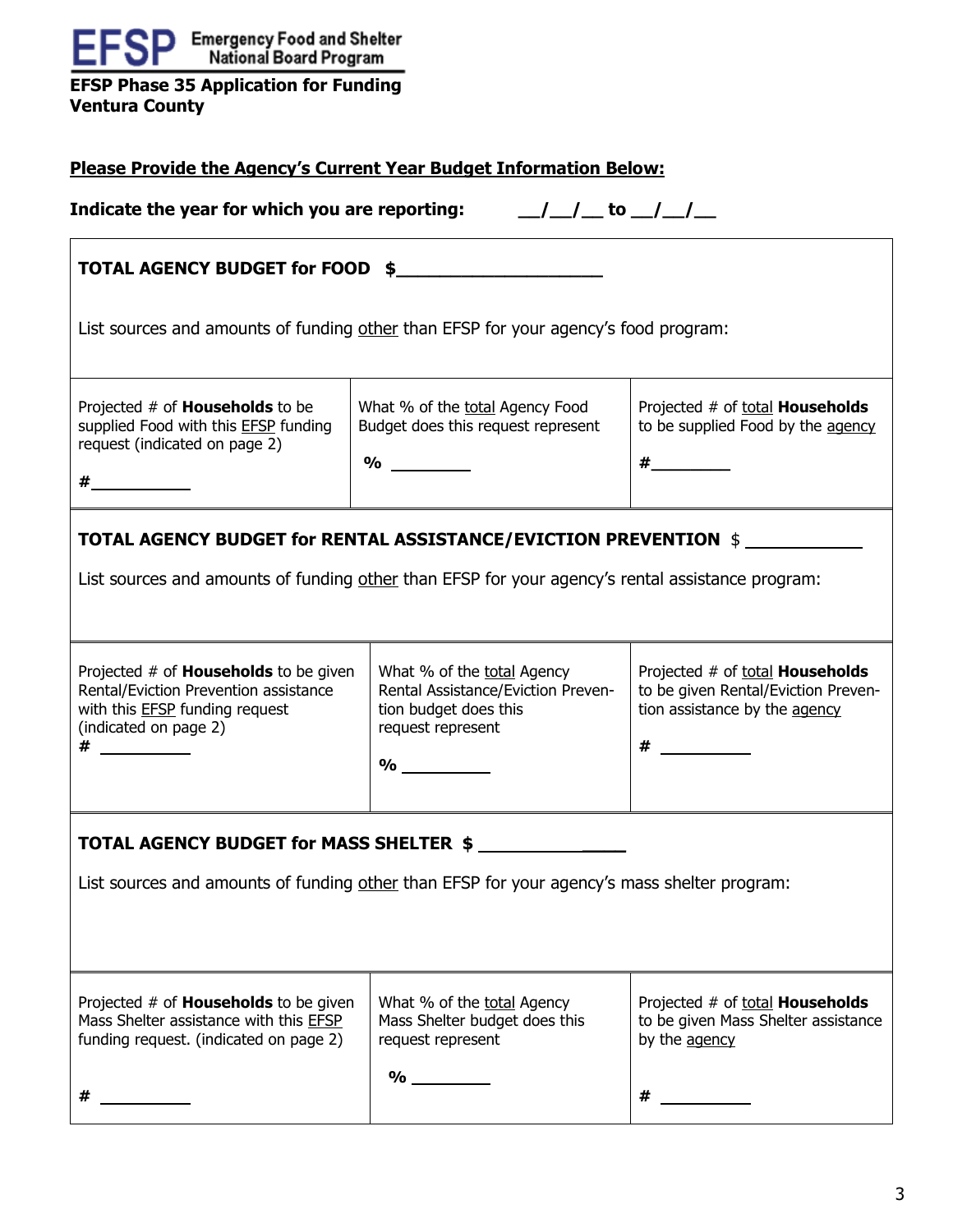# **Emergency Food and Shelter** National Board Program **EFSP Phase 35 Application**

# **Ventura County**

**EFSP Funding Objective:** The Ventura County EFSP Local Board seeks qualified agencies to address emergency food and sheltering needs of persons in Ventura County**.**

**Section I – Narrative –** Please number your responses to each question below. Limit the narrative responses to a total of not more than 3 pages. Please type your responses using the font Arial, 10 point size.

- 1. Based on the criteria listed on page 1, what qualifies your organization to manage EFSP Phase 35 funding?
- 2. 2. Describe the program(s) for which EFSP funds are requested, including the target population.
- 3. If applying for rental/mortgage assistance/eviction prevention funding, what is the process for determining the amount of assistance to be provided?
- 4. Please list agency service sites and specific cities to be served with EFSP funds.
- 5. What is the plan for outreaching to potential clients to utilize EFSP funded services?
- 6. If you are projecting to serve more clients than in Phase 34, please explain the need.
- 7. Describe your case management process and how your agency will track clients served.
- 8. The Local Board defines "emergency assistance" as assistance to address a need provoked by a particular incident or event (such as an unexpected auto repair or medical bill or reduction in hours worked) rather than to address a constant state of need. How does your agency document the emergency need?
- 9. If your agency is selected for funding under EFSP Phase 35, how will you cover EFSP program costs if funding is delayed in the EFSP process?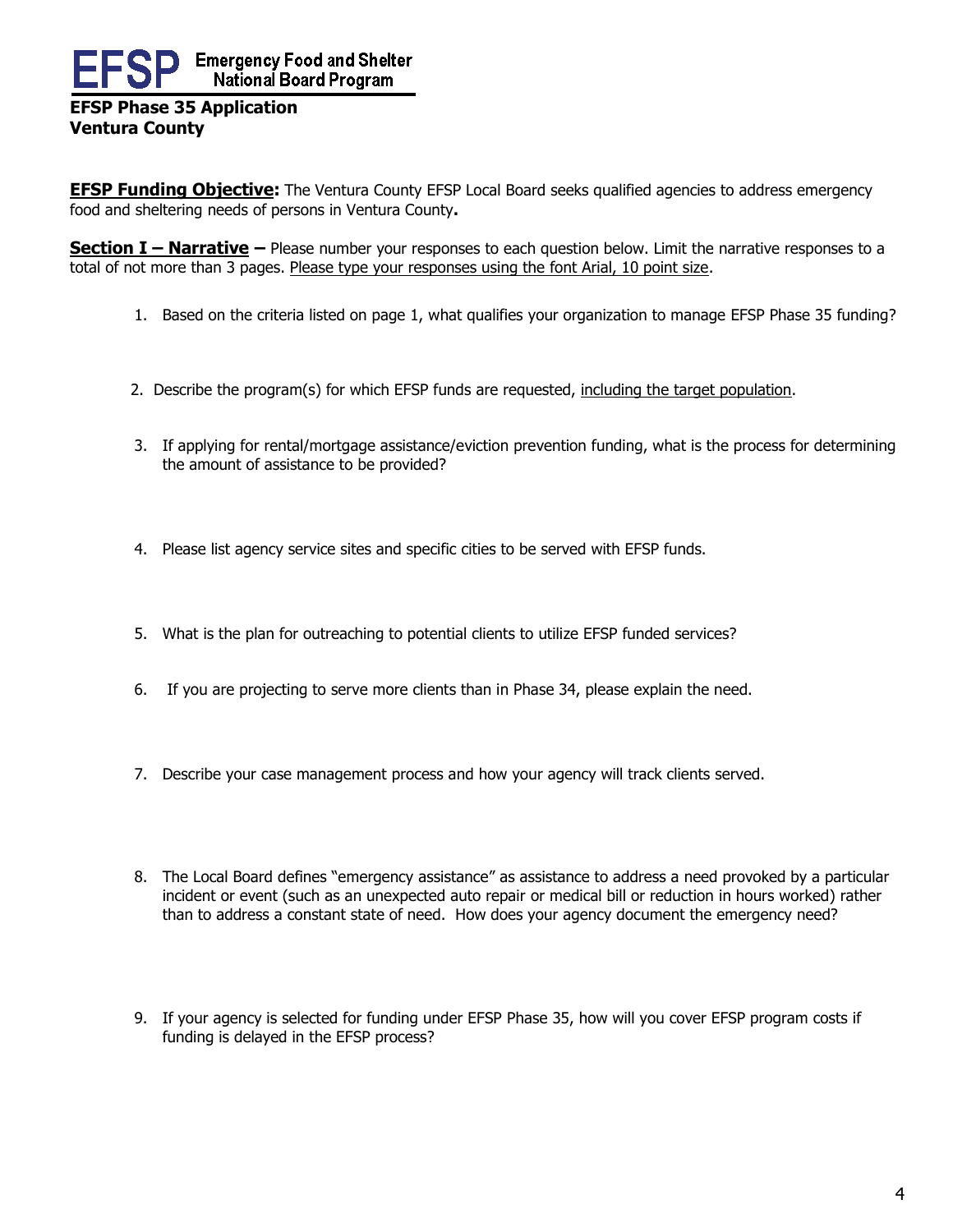**EFSP Phase 35 Application Ventura County**

## **Section II – Documentation** – Please provides:

A. **EFSP Local Recipient Organization (LRO) Certification Form** to be submitted by agencies previously receiving EFSP funding. Please note, the form has not yet been posted on the website. Agencies not previously funded will have opportunity to complete the form later.

## B. **All EFSP Phase 34 applicants, must provide the following:**

- 1. Most recent Audit, or, for agencies with an annual budget of less than \$100,000, please provide a signed year-end financial statement and most recent IRS Form 990
- \_\_\_ 2. Current calendar or fiscal year Annual Income & Expense Budget for the **program(s)** for which you are requesting EFSP Funding (Not your organization budget). Should be the same budget information as provided on page 3
	- 3. Your agency's local Ventura County Board of Directors roster

## **Section III - Certification -** Please sign below to **certify that your organization agrees that**:

EFSP Phase 35 funds will be provided without discrimination due to age, race, gender, religion, national origin, disability, economic status, sexual orientation, or marital status. It is understood that verification of proof of citizenship or qualified alien status of any applicant *is not required* in order for said applicant to receive EFSP Phase 35 funding.

**\_\_\_\_\_\_\_\_\_\_\_\_\_\_\_\_\_\_\_**

| <b>Agency Name</b>                                     |                   |             |  |  |
|--------------------------------------------------------|-------------------|-------------|--|--|
| <b>Signature: Executive Director</b>                   | <b>Print name</b> | <b>Date</b> |  |  |
| <b>Signature: Board of Directors Chair or designee</b> | <b>Print name</b> | <b>Date</b> |  |  |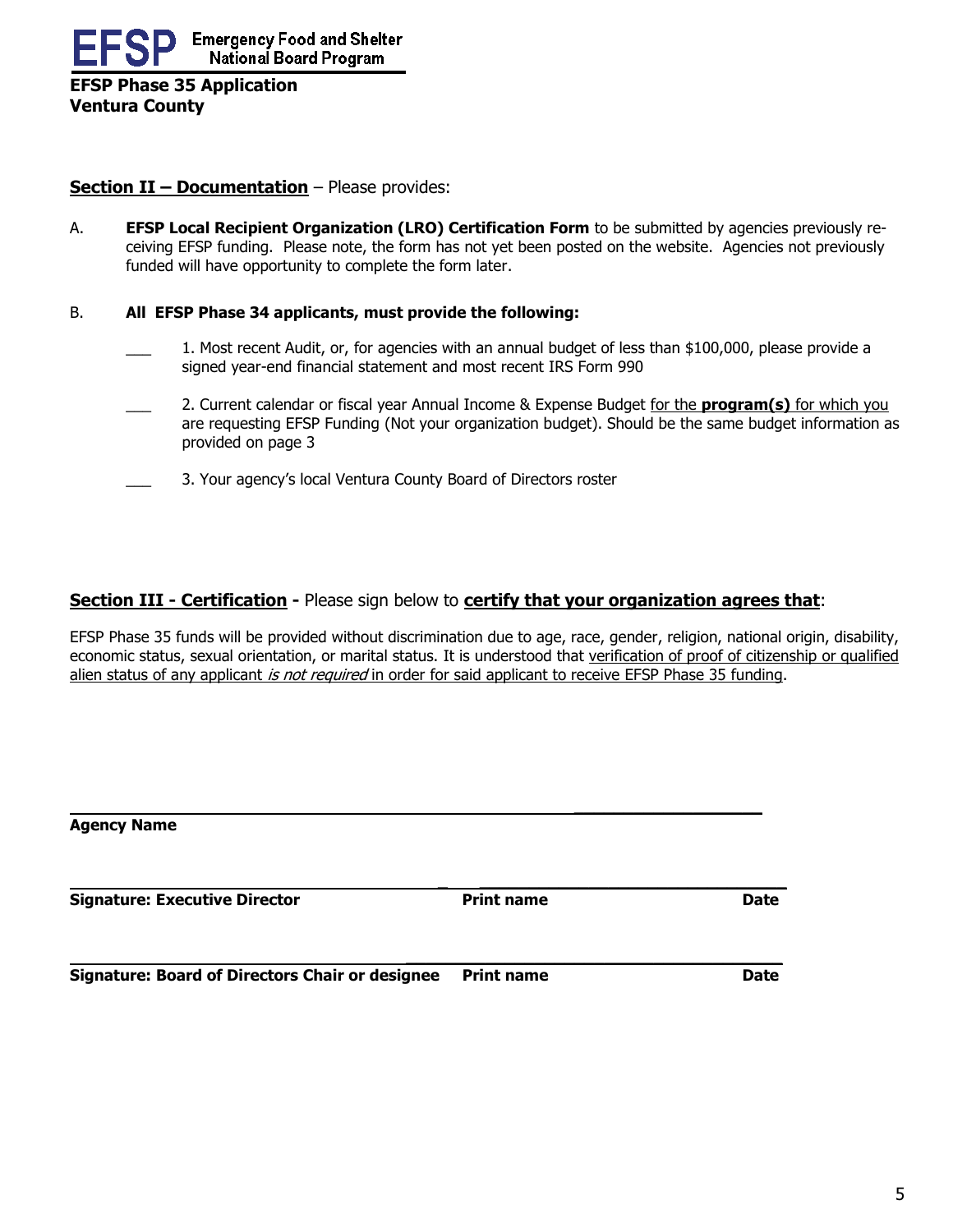

**EFSP Phase 35 Application Ventura County**

## **SECTION IV – EFSP Phase 34 Program Data**

A. Please provide the information requested below. Statistics should be from the **prior year EFSP Phase 34 funding cycle for each program for which you are requesting EFSP funding**. Unduplicated EFSP **households** please.

**Enter total number of unduplicated EFSP households served by city:**

| <b>FOOD/Served Meals</b>              | <b>Rental/Mortgage Assistance/</b><br><b>Eviction Prevention</b> | <b>Mass Shelter</b>                                    |
|---------------------------------------|------------------------------------------------------------------|--------------------------------------------------------|
| Camarillo                             | Camarillo                                                        | Camarillo                                              |
| Fillmore/Piru                         | Fillmore/Piru                                                    | Fillmore/Piru                                          |
| Moorpark <u>_____________</u>         | Moorpark <u>____________</u>                                     | Moorpark __________                                    |
| Newbury Park _______                  | Newbury Park _______                                             | Newbury Park _______                                   |
| Ojai/Oak View _______                 | Ojai/Oak View ________                                           | Ojai/Oak View ________                                 |
| <b>Oxnard Community</b>               | Oxnard                                                           | Oxnard                                                 |
| Point Mugu ________                   | Point Mugu ________                                              | Point Mugu _________                                   |
| Port Hueneme                          | Port Hueneme                                                     | Port Hueneme                                           |
| Santa Paula                           | Santa Paula                                                      | Santa Paula _________                                  |
| Simi Valley                           | Simi Valley _________                                            | Simi Valley __________                                 |
|                                       |                                                                  |                                                        |
| Thousand Oaks ______                  | Thousand Oaks ______                                             | Thousand Oaks ______                                   |
| Ventura ____________                  | Ventura ____________                                             | Ventura _____________                                  |
| Westlake ____________                 | Westlake ____________                                            | Westlake ____________                                  |
| Unknown ___________                   | Unknown ____________                                             | Unknown ____________                                   |
| Unincorporated                        | Unincorporated ______                                            | Unincorporated                                         |
| <b>Total unduplicated EFSP House-</b> | <b>Total unduplicated EFSP Households:</b>                       | <b>Total unduplicated EFSP House-</b><br>$holds: \_\_$ |